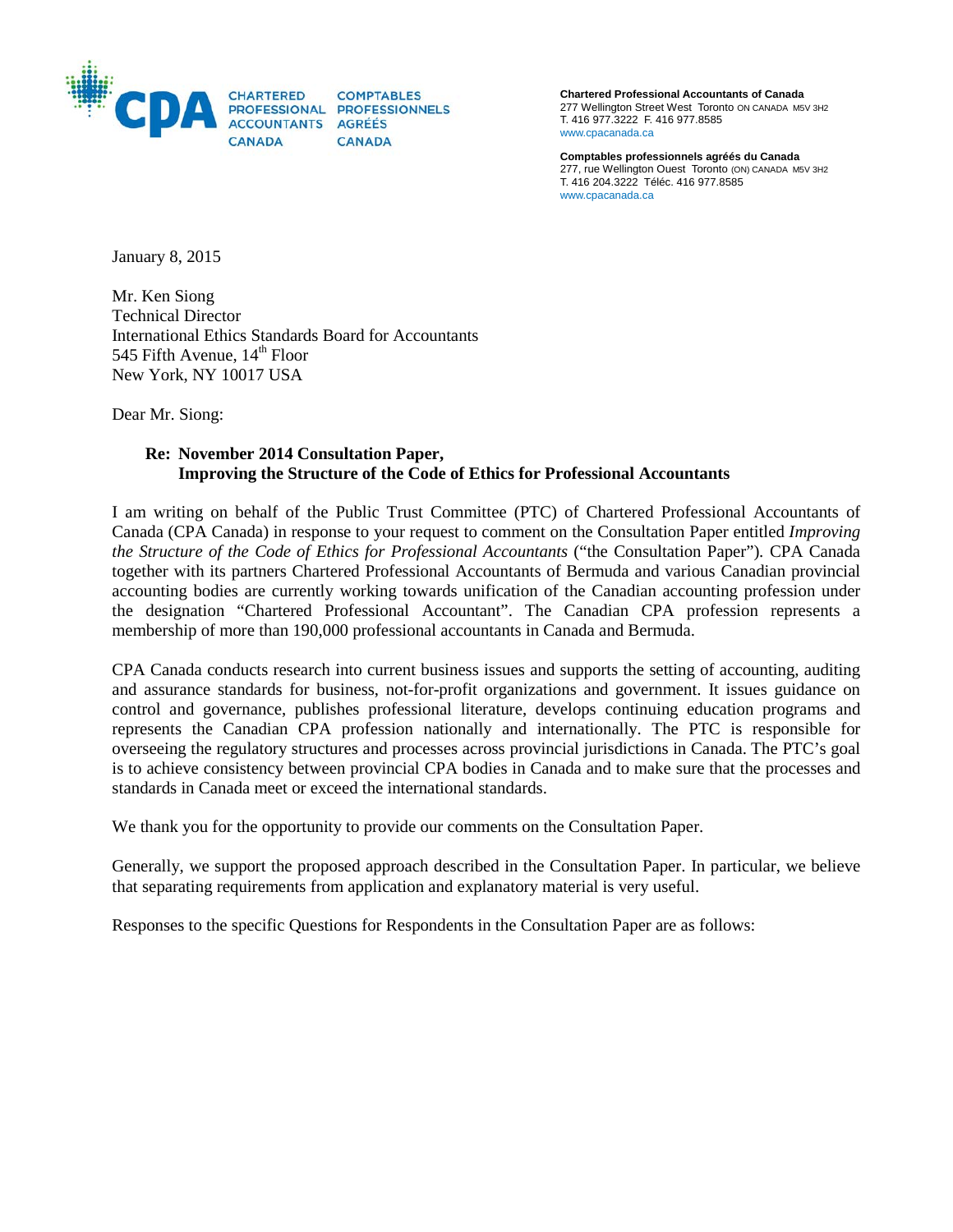## *Questions for Respondents*

*1. Do you believe that the approach outlined in this Consultation Paper, as reflected in the Illustrative Examples, would be likely to achieve IESBA's objective of making the Code more understandable? If not, why not and what other approaches might be taken?*

The approach outlined in the Consultation Paper clarifies the responsibilities of professional accountants in relation to professional ethics, creating a more understandable Code that is easier to read. As a result, it is likely to be easier to comply with and more enforceable. We strongly support the separation of the "requirements" from the "application and explanatory material".

*2. Do you believe that the approach outlined in this Consultation Paper, as reflected in the Illustrative Examples would be likely to make the Code more capable of being adopted into laws and regulations, effectively implemented and consistently applied? If not, why not and what other approaches might be taken?*

While the ability of various jurisdictions to adopt the Code into laws and regulations is largely dependent on the process for adoption and drafting conventions that are followed by each jurisdiction, the proposed approach that sets out the requirements more clearly is likely to facilitate that process.

*3. Do you have any comments on the suggestions as to the numbering and ordering of the content of the Code (including reversing the order of extant Part B and Part C), as set out in paragraph 20 of the Consultation Paper?*

Reversing the order of extant Part B and Part C improves the logical flow of the document to address general provisions that apply to all professional accountants first, followed by progressively more specific requirements that apply to specific segments of professional accountants and specific types of engagements.

With respect to the proposed numbering sequence, we suggest the use of a sequence that facilitates future adoption of amendments and additions as easily as possible to limit the need to re-number existing provisions. An additional suggestion would be to consider further differentiating application and explanatory material with an "A". Using Section 120 – Objectivity as an example, the numbering might be:

| 120.0        | Terms used in this section                 |
|--------------|--------------------------------------------|
| 120.1 & $.2$ | Purpose of this Section                    |
| 120.3 & $.4$ | Requirements                               |
| A1 to A4     | Application and Other Explanatory Material |

References could then be made to the paragraphs as "120.3" or "120 A1". This numbering allows readers to determine whether they are reading requirements or guidance material without having to scroll back up to the most recent heading, while also allowing for new requirements to be added to the end of a section without needing to re-number.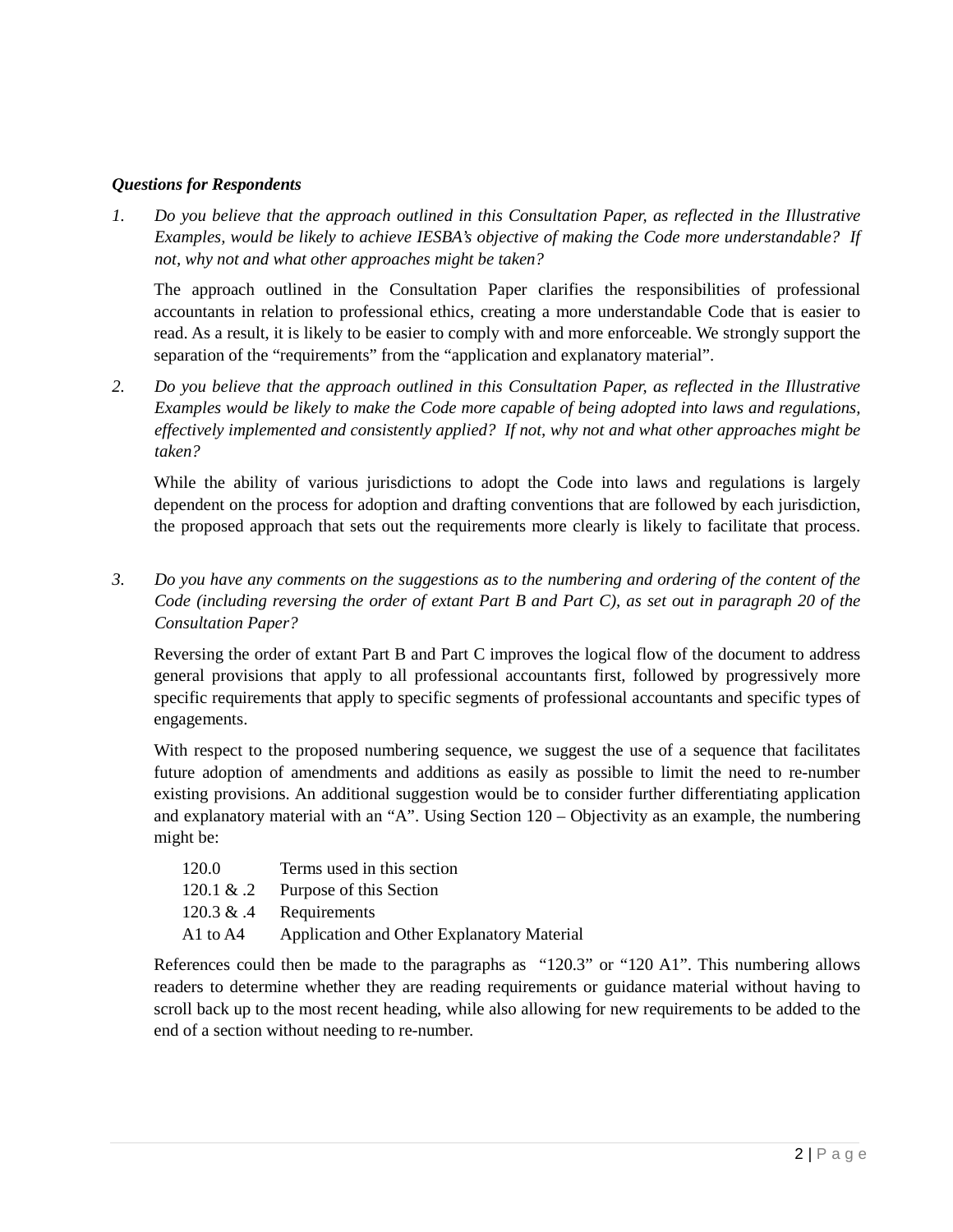*4. Do you believe that issuing the provisions in the Code as separate standards or rebranding the Code, for example as International Standards on Ethics, would achieve benefits such as improving the visibility or enforceability of the Code?*

The use of the word "Standards" could have the advantage of signaling a status that is equivalent to that of the standards that are issued by the other boards of the International Federation of Accountants. However, the word "Code" is also an apt descriptor of the IESBA's approach, which establishes underlying Fundamental Principles layered with more specific Requirements. One suggestion might be to consider referring to the document as "International Code of Ethics Standards".

*5. Do you believe that the suggestions as to use of language, as reflected in the Illustrative Examples, are helpful? If not, why not?*

The language in the illustrative examples is generally understandable and clear. Some suggestions to consider as the drafting is further refined are noted below:

- a) Brevity does not necessarily improve clarity if more words are needed to make meaning clear, then more words should be used.
- b) Use defined terms as intuitively as possible for example, defining "audit" to mean "audit and review" is not intuitive, which makes it is likely to be misunderstood to mean only "audit" by many users of the Code.
- c) Consider whether defined terms should be highlighted in some form each time they are used, rather than only the first time they are used in a paragraph. Despite instructions to the contrary, users might think that the second usage is different or assume that because a word is not highlighted later, it has a general rather than a specifically defined meaning. It is also easy to miss specifically defined terms that have been presented early on in longer paragraphs.
- d) To the extent possible, use definitions that are consistent with the standards of the other boards of IFAC.
- *6. Do you consider it is necessary to clarify responsibility in the Code? If so, do you consider that the illustrative approach to responsibility is an appropriate means to enhance the usability and enforceability of the Code? If not, what other approach would you recommend?*

We support establishing provisions within the Code to require firms to establish polices to identify those persons within a firm who are responsible for compliance with the provisions of the Code by the firm and those within it.

*7. Do you find the examples of responsible individuals illustrated in paragraph 33 useful?*

We recognize that any requirements within the Code to identify responsible persons within a firm must be established at a level that permits flexibility to accommodate firms of varying sizes and structures. We understand that, as a result, the examples of persons who might be responsible are necessarily very broad. While the Code requirement cannot establish specific responsible persons by title or function, we suggest that it might be clearer to require that the policies "enable identification *by both those from within and from outside of the firm* to identify those individuals with appropriate authority, who …are responsible…"